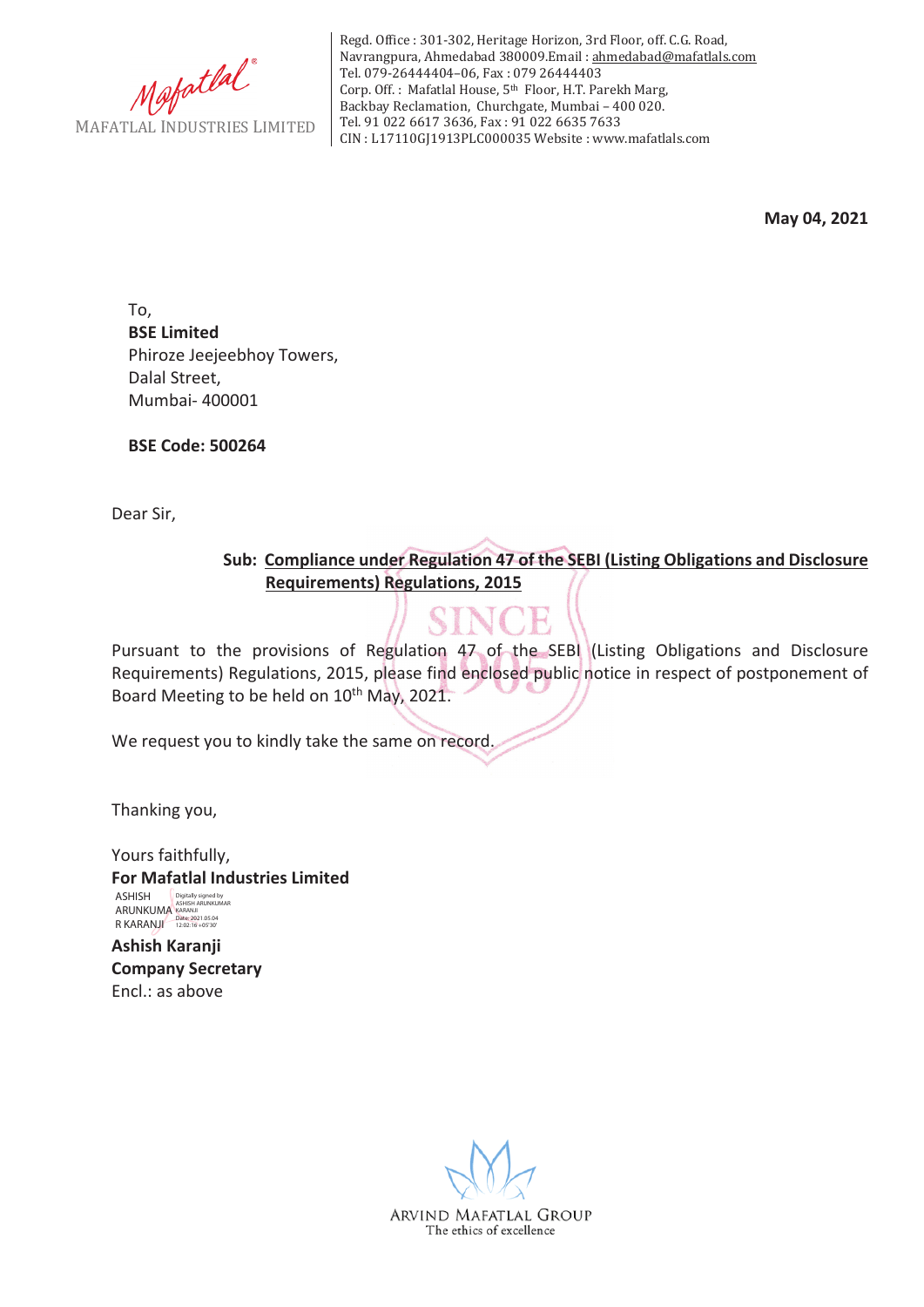## WWW.FINANCIALEXPRESS.COM TUESDAY, MAY 4, 2021

10

**MARKETS** 

Mapatlel **MAFATLAL INDUSTRIES LIMITED**  CIN: L 17110GJ1913PLC000035 Regd. Office: 301-302, Heritage Horizon, 3• Floor, Off: C.G, Road, Navrangpura, Ahmedabad-380 009. Tele. No. 079-26444404-06 Fax No. 079-26444403 E-mail : ahmedabad@mafatlals.com Web Site : www.mafatlals.com **NOTICE**  With reference to our notice dated 29th April, 2021, intimating about the scheduling of the meeting of the Board of Directors of the Company on 10th May, 2021 for lnteralla for consldering audited financial results of the Company for the financial year ended 31st March, 2021 and considering not declaring /passing over of dividend for the year 2020-21, we have to inform you that due to unavoidable reasons amidst the current pandemic scenario, the said Board Meeting Is now postponed. Similarly, the trading window closure date will remained extended till conclusion of forty eight hours of the Board Meeting when scheduled. The Company will notify the revised date for holding of the Board Meeting separately. This information is also available on Company's website www.mafatlals.com as also on the website of the Bombay Stock Exchange Limited www.bselndia.com. Place : Ahmadabad Dated : 3<sup>rd</sup> May, 2021 For Mafatlal Industries Limited,<br>Ashish A. Karanji **Ashish A. Karanji**<br>ARVIND MAPATLAL GROUP COMPANY Secretary **The cthics of excellence**